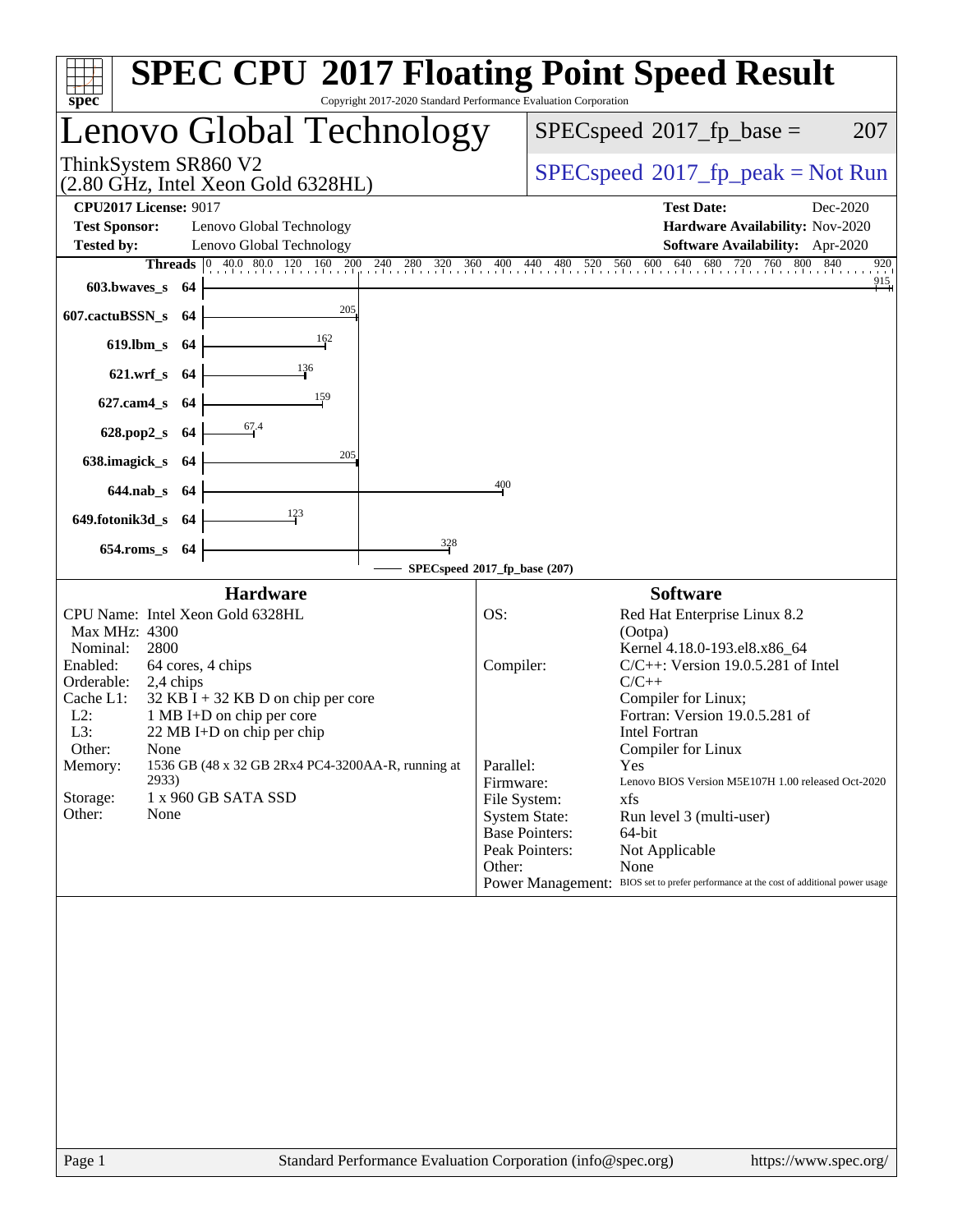

#### **[SPEC CPU](http://www.spec.org/auto/cpu2017/Docs/result-fields.html#SPECCPU2017FloatingPointSpeedResult)[2017 Floating Point Speed Result](http://www.spec.org/auto/cpu2017/Docs/result-fields.html#SPECCPU2017FloatingPointSpeedResult)** Copyright 2017-2020 Standard Performance Evaluation Corporation

## Lenovo Global Technology

(2.80 GHz, Intel Xeon Gold 6328HL)

 $SPECspeed^{\circledcirc}2017_fp\_base = 207$  $SPECspeed^{\circledcirc}2017_fp\_base = 207$ 

### ThinkSystem SR860 V2<br>  $\begin{array}{c}\n\text{SPEC speed} \text{?}2017\_fp\_peak = Not Run \\
\text{SPEC speed} \text{?}2017\_fp\_peak = Not Run\n\end{array}$

**[CPU2017 License:](http://www.spec.org/auto/cpu2017/Docs/result-fields.html#CPU2017License)** 9017 **[Test Date:](http://www.spec.org/auto/cpu2017/Docs/result-fields.html#TestDate)** Dec-2020

**[Test Sponsor:](http://www.spec.org/auto/cpu2017/Docs/result-fields.html#TestSponsor)** Lenovo Global Technology **[Hardware Availability:](http://www.spec.org/auto/cpu2017/Docs/result-fields.html#HardwareAvailability)** Nov-2020 **[Tested by:](http://www.spec.org/auto/cpu2017/Docs/result-fields.html#Testedby)** Lenovo Global Technology **[Software Availability:](http://www.spec.org/auto/cpu2017/Docs/result-fields.html#SoftwareAvailability)** Apr-2020

#### **[Results Table](http://www.spec.org/auto/cpu2017/Docs/result-fields.html#ResultsTable)**

|                             | <b>Base</b>    |                |                |                | <b>Peak</b> |                |            |                |                |              |                |              |                |              |
|-----------------------------|----------------|----------------|----------------|----------------|-------------|----------------|------------|----------------|----------------|--------------|----------------|--------------|----------------|--------------|
| <b>Benchmark</b>            | <b>Threads</b> | <b>Seconds</b> | Ratio          | <b>Seconds</b> | Ratio       | <b>Seconds</b> | Ratio      | <b>Threads</b> | <b>Seconds</b> | <b>Ratio</b> | <b>Seconds</b> | <b>Ratio</b> | <b>Seconds</b> | <b>Ratio</b> |
| 603.bwayes s                | 64             | 65.7           | 897            | 64.1           | 920         | 64.5           | 915        |                |                |              |                |              |                |              |
| 607.cactuBSSN s             | 64             | 80.6           | 207            | 81.2           | 205         | 81.7           | 204        |                |                |              |                |              |                |              |
| $619.1$ bm s                | 64             | 32.0           | 164            | 32.3           | 162         | 32.4           | 162        |                |                |              |                |              |                |              |
| $621.wrf$ s                 | 64             | 96.8           | 137            | 98.3           | 135         | 97.0           | 136        |                |                |              |                |              |                |              |
| $627$ .cam $4$ <sub>s</sub> | 64             | 55.6           | 159            | 55.6           | 159         | 55.7           | 159        |                |                |              |                |              |                |              |
| $628.pop2_s$                | 64             | 178            | 66.5           | 175            | 67.9        | 176            | 67.4       |                |                |              |                |              |                |              |
| 638.imagick_s               | 64             | 70.6           | 204            | 70.5           | 205         | 70.0           | 206        |                |                |              |                |              |                |              |
| $644$ .nab s                | 64             | 43.8           | 399            | 43.7           | 400         | 43.6           | 401        |                |                |              |                |              |                |              |
| 649.fotonik3d s             | 64             | 73.8           | 123            | 74.0           | 123         | 74.0           | <u>123</u> |                |                |              |                |              |                |              |
| $654$ .roms s               | 64             | 48.0           | 328            | 47.9           | 329         | 48.1           | 328        |                |                |              |                |              |                |              |
| $SPECspeed*2017_fp\_base =$ |                |                | 207            |                |             |                |            |                |                |              |                |              |                |              |
| $SPECspeed*2017_fp\_peak =$ |                |                | <b>Not Run</b> |                |             |                |            |                |                |              |                |              |                |              |

Results appear in the [order in which they were run.](http://www.spec.org/auto/cpu2017/Docs/result-fields.html#RunOrder) Bold underlined text [indicates a median measurement](http://www.spec.org/auto/cpu2017/Docs/result-fields.html#Median).

#### **[Operating System Notes](http://www.spec.org/auto/cpu2017/Docs/result-fields.html#OperatingSystemNotes)**

Stack size set to unlimited using "ulimit -s unlimited"

#### **[Environment Variables Notes](http://www.spec.org/auto/cpu2017/Docs/result-fields.html#EnvironmentVariablesNotes)**

Environment variables set by runcpu before the start of the run: KMP\_AFFINITY = "granularity=fine,compact" LD\_LIBRARY\_PATH = "/home/cpu2017-1.1.0-ic19.0u5-2/lib/intel64" OMP\_STACKSIZE = "192M"

#### **[General Notes](http://www.spec.org/auto/cpu2017/Docs/result-fields.html#GeneralNotes)**

 Binaries compiled on a system with 1x Intel Core i9-9900K CPU + 64GB RAM memory using Redhat Enterprise Linux 8.0 Transparent Huge Pages disabled by default echo never > /sys/kernel/mm/transparent\_hugepage/enabled echo never > /sys/kernel/mm/transparent\_hugepage/defrag Prior to runcpu invocation Filesystem page cache synced and cleared with: sync; echo 3> /proc/sys/vm/drop\_caches NA: The test sponsor attests, as of date of publication, that CVE-2017-5754 (Meltdown) is mitigated in the system as tested and documented. Yes: The test sponsor attests, as of date of publication, that CVE-2017-5753 (Spectre variant 1) is mitigated in the system as tested and documented. Yes: The test sponsor attests, as of date of publication, that CVE-2017-5715 (Spectre variant 2) is mitigated in the system as tested and documented.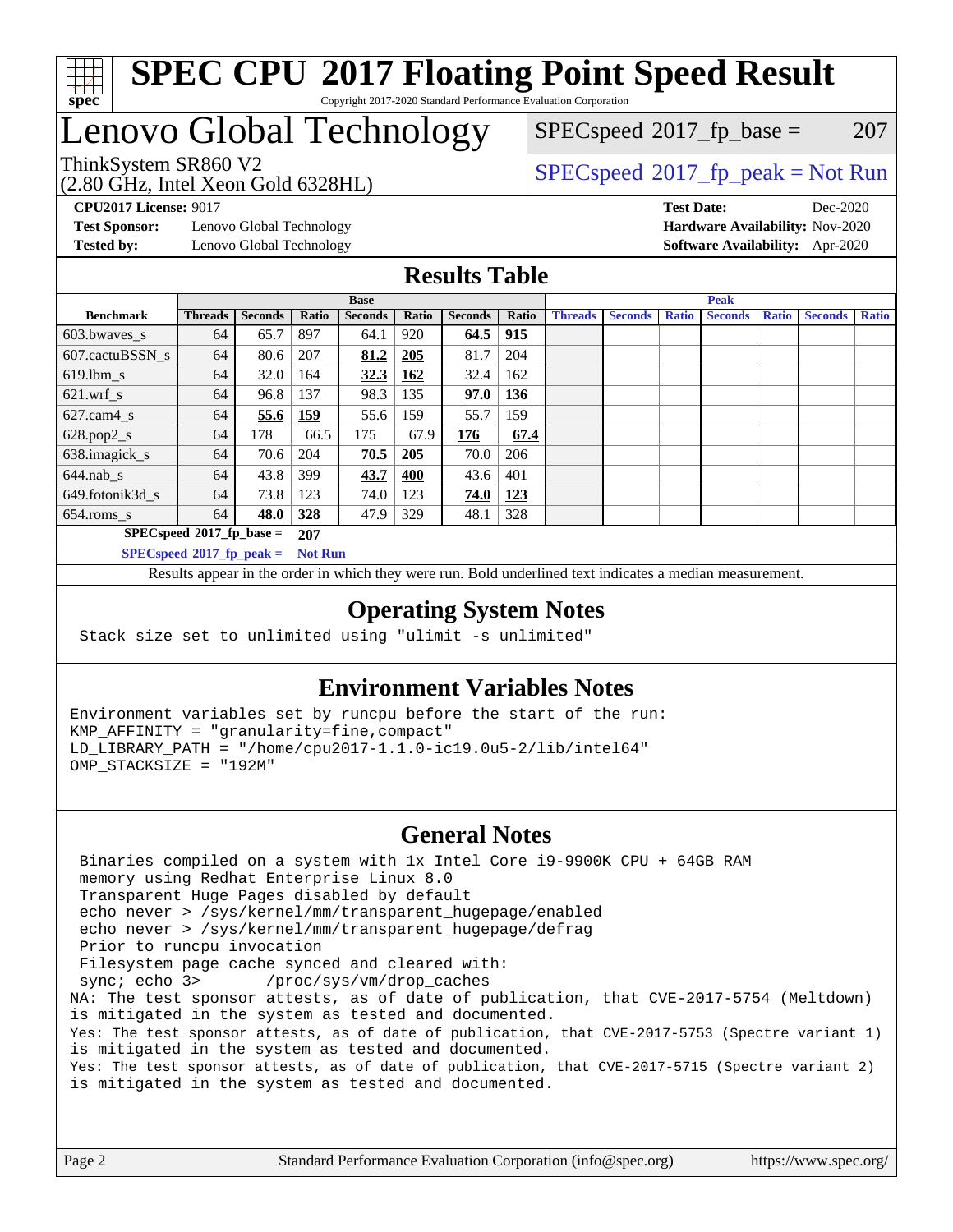| <b>SPEC CPU®2017 Floating Point Speed Result</b><br>Copyright 2017-2020 Standard Performance Evaluation Corporation<br>spec <sup>®</sup>                                                                                                                                                                          |                                                                                                                                                                                                                                                                                                                               |                                       |                                                                                                                                                             |                                                                                |  |  |
|-------------------------------------------------------------------------------------------------------------------------------------------------------------------------------------------------------------------------------------------------------------------------------------------------------------------|-------------------------------------------------------------------------------------------------------------------------------------------------------------------------------------------------------------------------------------------------------------------------------------------------------------------------------|---------------------------------------|-------------------------------------------------------------------------------------------------------------------------------------------------------------|--------------------------------------------------------------------------------|--|--|
| Lenovo Global Technology                                                                                                                                                                                                                                                                                          |                                                                                                                                                                                                                                                                                                                               |                                       | $SPEC speed^{\circ}2017\_fp\_base =$                                                                                                                        | 207                                                                            |  |  |
| ThinkSystem SR860 V2<br>(2.80 GHz, Intel Xeon Gold 6328HL)                                                                                                                                                                                                                                                        |                                                                                                                                                                                                                                                                                                                               |                                       | $SPEC speed^{\circ}2017\_fp\_peak = Not Run$                                                                                                                |                                                                                |  |  |
| <b>CPU2017 License: 9017</b><br><b>Test Sponsor:</b><br><b>Tested by:</b>                                                                                                                                                                                                                                         | Lenovo Global Technology<br>Lenovo Global Technology                                                                                                                                                                                                                                                                          |                                       | <b>Test Date:</b>                                                                                                                                           | Dec-2020<br>Hardware Availability: Nov-2020<br>Software Availability: Apr-2020 |  |  |
|                                                                                                                                                                                                                                                                                                                   |                                                                                                                                                                                                                                                                                                                               | <b>Platform Notes</b>                 |                                                                                                                                                             |                                                                                |  |  |
| BIOS configuration:<br>MONITOR/MWAIT set to Enabled<br>Hyper-Threading set to Disabled<br>Adjacent Cache Prefetch set to Disabled                                                                                                                                                                                 | Sysinfo program /home/cpu2017-1.1.0-ic19.0u5-2/bin/sysinfo<br>Rev: r6365 of 2019-08-21 295195f888a3d7edble6e46a485a0011                                                                                                                                                                                                       |                                       | Choose Operating Mode set to Maximum Performance and then set it to Custom Mode                                                                             |                                                                                |  |  |
| running on localhost.localdomain Tue Dec 1 12:20:46 2020<br>SUT (System Under Test) info as seen by some common utilities.<br>For more information on this section, see<br>https://www.spec.org/cpu2017/Docs/config.html#sysinfo                                                                                  |                                                                                                                                                                                                                                                                                                                               |                                       |                                                                                                                                                             |                                                                                |  |  |
| From /proc/cpuinfo<br>4<br>64 "processors"<br>cpu cores : 16<br>siblings : 16                                                                                                                                                                                                                                     | model name : Intel(R) Xeon(R) Gold 6328HL CPU @ 2.80GHz<br>"physical id"s (chips)<br>physical 0: cores 0 1 2 3 4 5 6 7 8 9 10 11 12 13 14 15<br>physical 1: cores 0 1 2 3 4 5 6 7 8 9 10 11 12 13 14 15<br>physical 2: cores 0 1 2 3 4 5 6 7 8 9 10 11 12 13 14 15<br>physical 3: cores 0 1 2 3 4 5 6 7 8 9 10 11 12 13 14 15 |                                       | cores, siblings (Caution: counting these is hw and system dependent. The following<br>excerpts from /proc/cpuinfo might not be reliable. Use with caution.) |                                                                                |  |  |
| From 1scpu:<br>Architecture:<br>$CPU$ op-mode( $s$ ):<br>Byte Order:<br>CPU(s):<br>$Thread(s)$ per core:<br>$Core(s)$ per socket:<br>Socket(s):<br>NUMA $node(s):$<br>Vendor ID:<br>CPU family:<br>Model:<br>Model name:<br>Stepping:<br>CPU MHz:<br>CPU max MHz:<br>CPU min MHz:<br>BogoMIPS:<br>Virtualization: | x86_64<br>64<br>On-line CPU(s) list: $0-63$<br>$\mathbf{1}$<br>16<br>4<br>4<br>GenuineIntel<br>6<br>85<br>11<br>3563.265<br>4300.0000<br>1000.0000<br>5600.00<br>$VT - x$                                                                                                                                                     | $32$ -bit, $64$ -bit<br>Little Endian | $Intel(R) Xeon(R) Gold 6328HL CPU @ 2.80GHz$                                                                                                                |                                                                                |  |  |
|                                                                                                                                                                                                                                                                                                                   |                                                                                                                                                                                                                                                                                                                               | (Continued on next page)              |                                                                                                                                                             |                                                                                |  |  |
| Page 3                                                                                                                                                                                                                                                                                                            |                                                                                                                                                                                                                                                                                                                               |                                       | Standard Performance Evaluation Corporation (info@spec.org)                                                                                                 | https://www.spec.org/                                                          |  |  |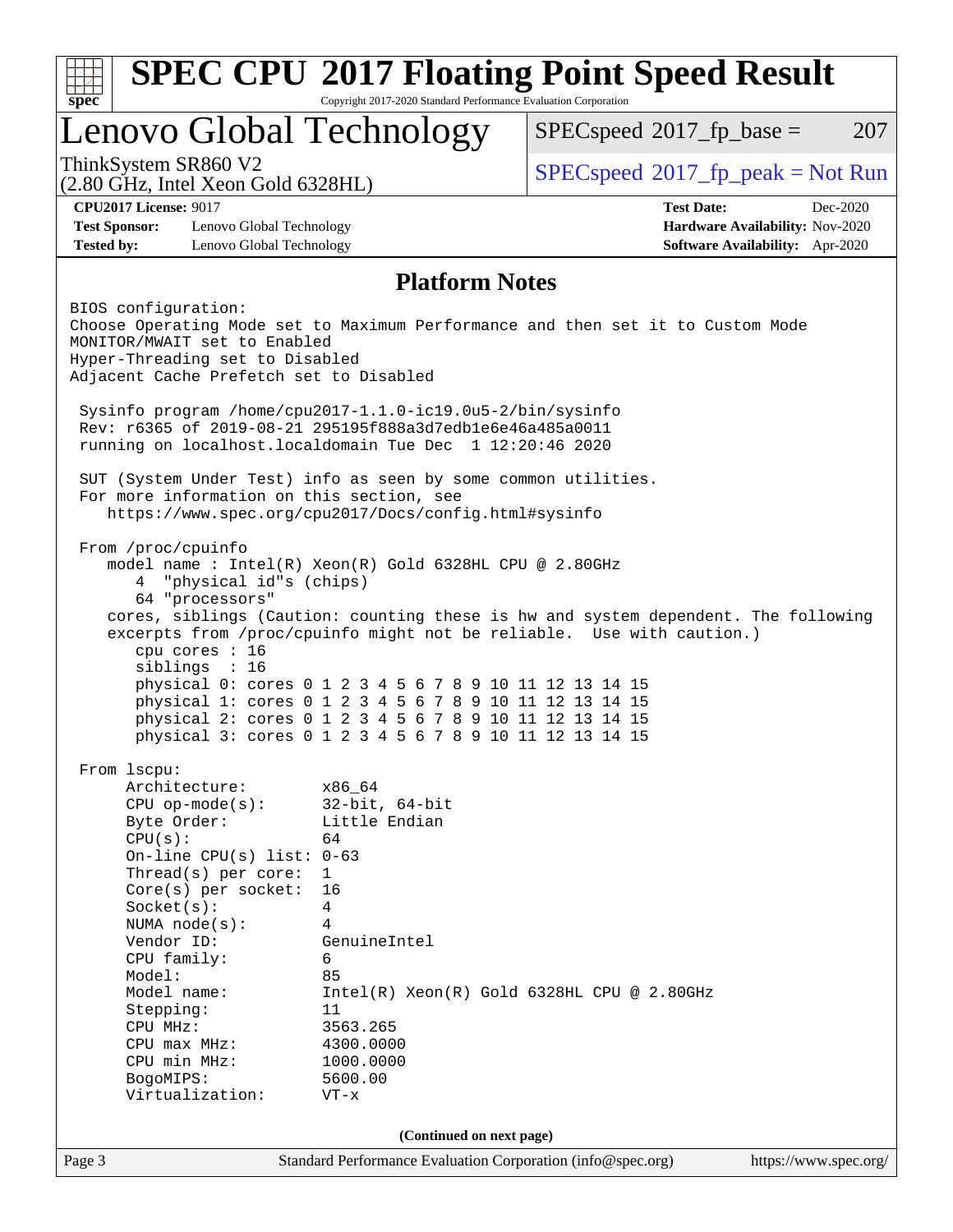

#### **[SPEC CPU](http://www.spec.org/auto/cpu2017/Docs/result-fields.html#SPECCPU2017FloatingPointSpeedResult)[2017 Floating Point Speed Result](http://www.spec.org/auto/cpu2017/Docs/result-fields.html#SPECCPU2017FloatingPointSpeedResult)** Copyright 2017-2020 Standard Performance Evaluation Corporation

Lenovo Global Technology

 $SPEC speed^{\circ}2017$  fp base = 207

(2.80 GHz, Intel Xeon Gold 6328HL)

ThinkSystem SR860 V2<br>  $\begin{array}{c}\n\text{SPEC speed} \text{?}2017\_fp\_peak = Not Run \\
\text{SPEC speed} \text{?}2017\_fp\_peak = Not Run\n\end{array}$ 

**[CPU2017 License:](http://www.spec.org/auto/cpu2017/Docs/result-fields.html#CPU2017License)** 9017 **[Test Date:](http://www.spec.org/auto/cpu2017/Docs/result-fields.html#TestDate)** Dec-2020

**[Test Sponsor:](http://www.spec.org/auto/cpu2017/Docs/result-fields.html#TestSponsor)** Lenovo Global Technology **[Hardware Availability:](http://www.spec.org/auto/cpu2017/Docs/result-fields.html#HardwareAvailability)** Nov-2020 **[Tested by:](http://www.spec.org/auto/cpu2017/Docs/result-fields.html#Testedby)** Lenovo Global Technology **[Software Availability:](http://www.spec.org/auto/cpu2017/Docs/result-fields.html#SoftwareAvailability)** Apr-2020

**[Platform Notes \(Continued\)](http://www.spec.org/auto/cpu2017/Docs/result-fields.html#PlatformNotes)**

|             | $L1d$ cache: |                    | 32K           |
|-------------|--------------|--------------------|---------------|
|             | $L1i$ cache: |                    | 32K           |
| $L2$ cache: |              |                    | 1024K         |
| $L3$ cache: |              |                    | 22528K        |
|             |              | NUMA node0 CPU(s): | $0 - 15$      |
|             |              | NUMA nodel CPU(s): | $16 - 31$     |
|             |              | NUMA node2 CPU(s): | $32 - 47$     |
|             |              | NUMA node3 CPU(s): | $48 - 63$     |
|             |              |                    | $\sim$ $\sim$ |

Flags: fpu vme de pse tsc msr pae mce cx8 apic sep mtrr pge mca cmov pat pse36 clflush dts acpi mmx fxsr sse sse2 ss ht tm pbe syscall nx pdpe1gb rdtscp lm constant\_tsc art arch\_perfmon pebs bts rep\_good nopl xtopology nonstop\_tsc cpuid aperfmperf pni pclmulqdq dtes64 monitor ds\_cpl vmx smx est tm2 ssse3 sdbg fma cx16 xtpr pdcm pcid dca sse4\_1 sse4\_2 x2apic movbe popcnt tsc\_deadline\_timer aes xsave avx f16c rdrand lahf\_lm abm 3dnowprefetch cpuid\_fault epb cat\_l3 cdp\_l3 invpcid\_single intel\_ppin ssbd mba ibrs ibpb stibp ibrs\_enhanced tpr\_shadow vnmi flexpriority ept vpid fsgsbase tsc\_adjust bmi1 hle avx2 smep bmi2 erms invpcid rtm cqm mpx rdt\_a avx512f avx512dq rdseed adx smap clflushopt clwb intel\_pt avx512cd avx512bw avx512vl xsaveopt xsavec xgetbv1 xsaves cqm\_llc cqm\_occup\_llc cqm\_mbm\_total cqm\_mbm\_local avx512\_bf16 dtherm ida arat pln pts pku ospke avx512\_vnni md\_clear flush\_l1d arch\_capabilities

 /proc/cpuinfo cache data cache size : 22528 KB

Page 4 Standard Performance Evaluation Corporation [\(info@spec.org\)](mailto:info@spec.org) <https://www.spec.org/> From numactl --hardware WARNING: a numactl 'node' might or might not correspond to a physical chip. available: 4 nodes (0-3) node 0 cpus: 0 1 2 3 4 5 6 7 8 9 10 11 12 13 14 15 node 0 size: 386629 MB node 0 free: 386234 MB node 1 cpus: 16 17 18 19 20 21 22 23 24 25 26 27 28 29 30 31 node 1 size: 387068 MB node 1 free: 386836 MB node 2 cpus: 32 33 34 35 36 37 38 39 40 41 42 43 44 45 46 47 node 2 size: 387068 MB node 2 free: 386848 MB node 3 cpus: 48 49 50 51 52 53 54 55 56 57 58 59 60 61 62 63 node 3 size: 387067 MB node 3 free: 386649 MB node distances: node 0 1 2 3 0: 10 20 20 20 1: 20 10 20 20 2: 20 20 10 20 3: 20 20 20 10 From /proc/meminfo **(Continued on next page)**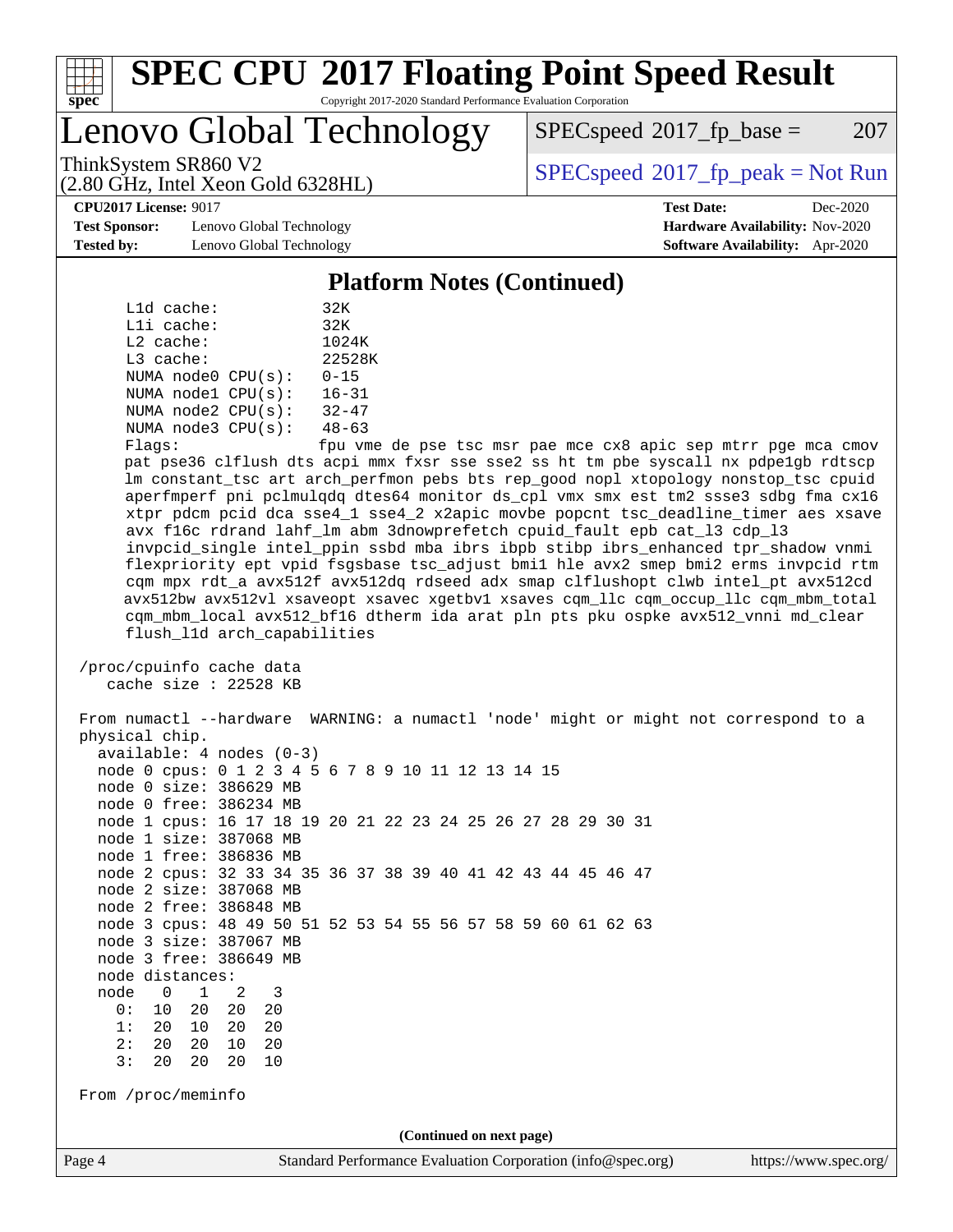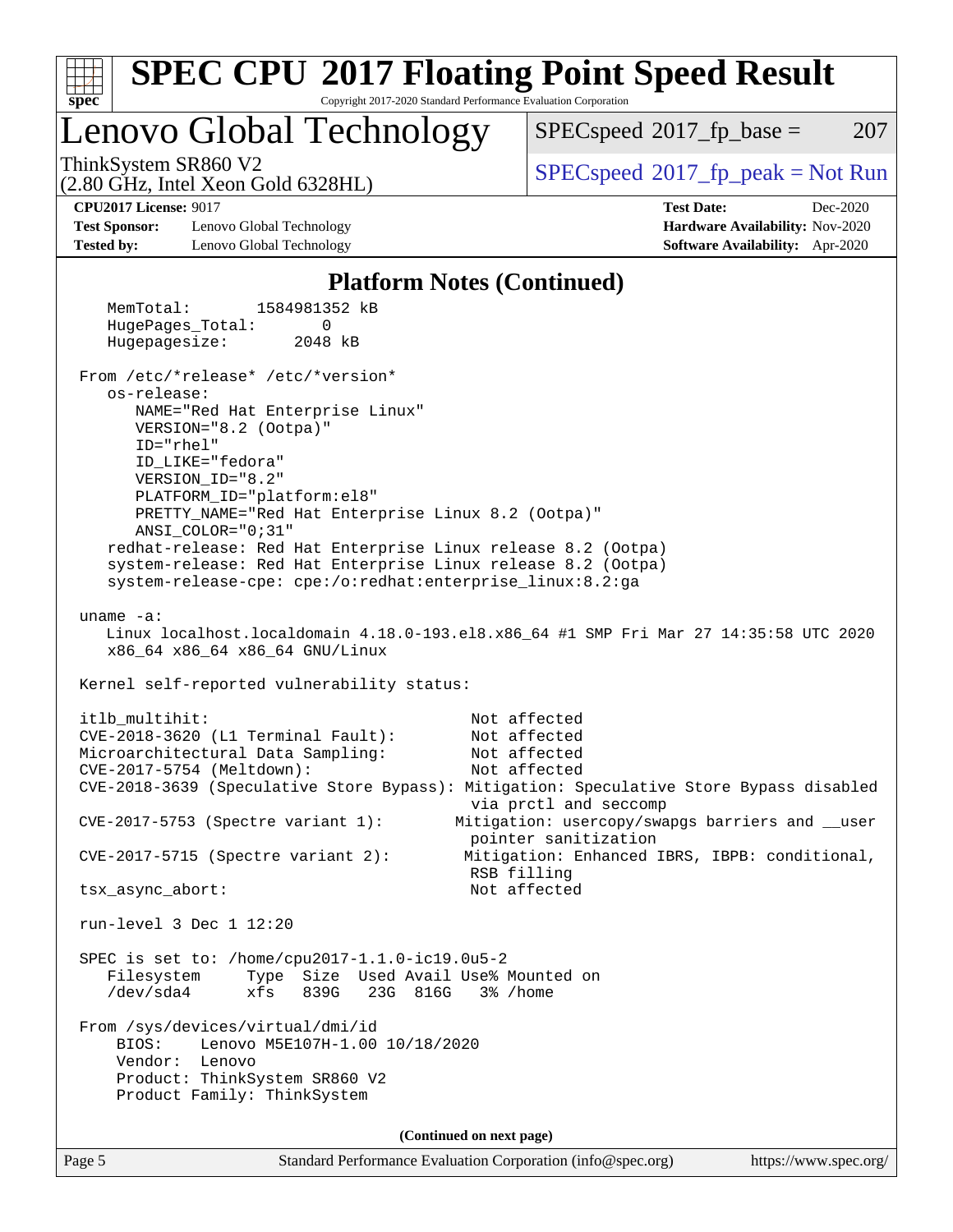| Lenovo Global Technology                                                                                                                                                                                                                                                                                                                                                                                                                                                                                          | 207<br>$SPEC speed^{\circ}2017\_fp\_base =$                        |
|-------------------------------------------------------------------------------------------------------------------------------------------------------------------------------------------------------------------------------------------------------------------------------------------------------------------------------------------------------------------------------------------------------------------------------------------------------------------------------------------------------------------|--------------------------------------------------------------------|
| ThinkSystem SR860 V2                                                                                                                                                                                                                                                                                                                                                                                                                                                                                              | $SPEC speed^{\circ}2017\_fp\_peak = Not Run$                       |
| (2.80 GHz, Intel Xeon Gold 6328HL)<br><b>CPU2017 License: 9017</b>                                                                                                                                                                                                                                                                                                                                                                                                                                                | <b>Test Date:</b><br>Dec-2020                                      |
| <b>Test Sponsor:</b><br>Lenovo Global Technology<br><b>Tested by:</b><br>Lenovo Global Technology                                                                                                                                                                                                                                                                                                                                                                                                                 | Hardware Availability: Nov-2020<br>Software Availability: Apr-2020 |
| <b>Platform Notes (Continued)</b>                                                                                                                                                                                                                                                                                                                                                                                                                                                                                 |                                                                    |
| Serial:<br>none                                                                                                                                                                                                                                                                                                                                                                                                                                                                                                   |                                                                    |
| Additional information from dmidecode follows. WARNING: Use caution when you interpret<br>this section. The 'dmidecode' program reads system data which is "intended to allow<br>hardware to be accurately determined", but the intent may not be met, as there are<br>frequent changes to hardware, firmware, and the "DMTF SMBIOS" standard.<br>Memory:<br>48x Samsung M393A4K40DB3-CWE 32 GB 2 rank 3200<br>(End of data from sysinfo program)<br>Memory on this system run at 2933 MHz due to CPU limitation. |                                                                    |
| <b>Compiler Version Notes</b>                                                                                                                                                                                                                                                                                                                                                                                                                                                                                     |                                                                    |
| ===============================<br>  619.1bm_s(base) 638.imagick_s(base) 644.nab_s(base)<br>C<br>-----------------------------------                                                                                                                                                                                                                                                                                                                                                                              | =======================                                            |
| Intel(R) C Intel(R) 64 Compiler for applications running on Intel(R) 64,<br>Version 19.0.5.281 Build 20190815<br>Copyright (C) 1985-2019 Intel Corporation. All rights reserved.                                                                                                                                                                                                                                                                                                                                  |                                                                    |
| $C++$ , C, Fortran   607.cactuBSSN_s(base)                                                                                                                                                                                                                                                                                                                                                                                                                                                                        |                                                                    |
| Intel(R) $C++$ Intel(R) 64 Compiler for applications running on Intel(R) 64,<br>Version 19.0.5.281 Build 20190815<br>Copyright (C) 1985-2019 Intel Corporation. All rights reserved.                                                                                                                                                                                                                                                                                                                              |                                                                    |
| Intel(R) C Intel(R) 64 Compiler for applications running on Intel(R) 64,<br>Version 19.0.5.281 Build 20190815                                                                                                                                                                                                                                                                                                                                                                                                     |                                                                    |
| Copyright (C) 1985-2019 Intel Corporation. All rights reserved.<br>$Intel(R)$ Fortran Intel(R) 64 Compiler for applications running on Intel(R)<br>64, Version 19.0.5.281 Build 20190815                                                                                                                                                                                                                                                                                                                          |                                                                    |
| Copyright (C) 1985-2019 Intel Corporation. All rights reserved.                                                                                                                                                                                                                                                                                                                                                                                                                                                   |                                                                    |
| $\binom{603.bwaves}{s}$ (base) 649.fotonik3d_s(base) 654.roms_s(base)<br>Fortran                                                                                                                                                                                                                                                                                                                                                                                                                                  |                                                                    |
| $Intel(R)$ Fortran Intel(R) 64 Compiler for applications running on Intel(R)<br>64, Version 19.0.5.281 Build 20190815<br>Copyright (C) 1985-2019 Intel Corporation. All rights reserved.                                                                                                                                                                                                                                                                                                                          |                                                                    |
| Fortran, $C = \begin{bmatrix} 621.wrf_s(base) & 627.cam4_s(base) & 628.pop2_s(base) \end{bmatrix}$                                                                                                                                                                                                                                                                                                                                                                                                                |                                                                    |
| (Continued on next page)                                                                                                                                                                                                                                                                                                                                                                                                                                                                                          |                                                                    |
| Page 6<br>Standard Performance Evaluation Corporation (info@spec.org)                                                                                                                                                                                                                                                                                                                                                                                                                                             | https://www.spec.org/                                              |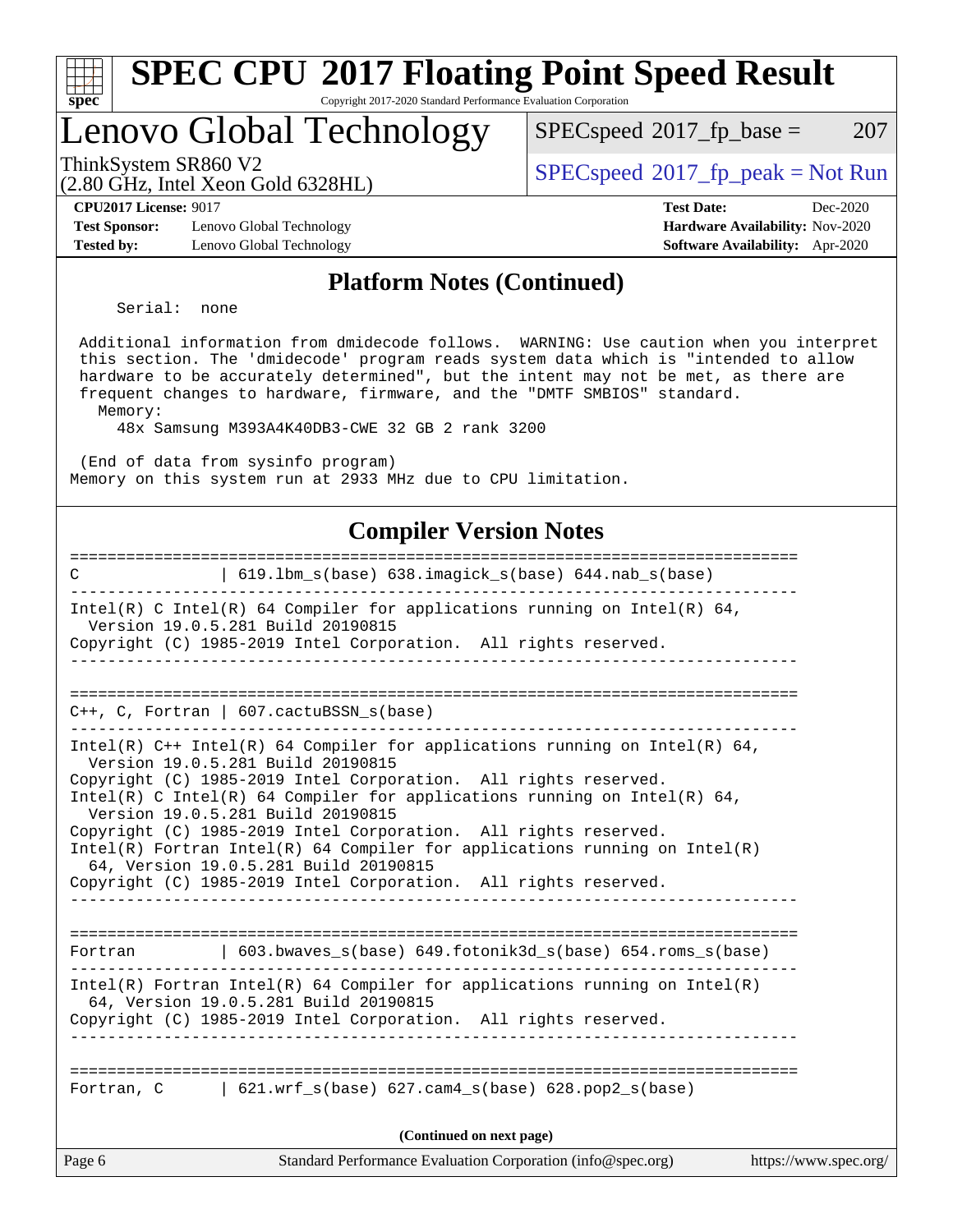

#### **[SPEC CPU](http://www.spec.org/auto/cpu2017/Docs/result-fields.html#SPECCPU2017FloatingPointSpeedResult)[2017 Floating Point Speed Result](http://www.spec.org/auto/cpu2017/Docs/result-fields.html#SPECCPU2017FloatingPointSpeedResult)** Copyright 2017-2020 Standard Performance Evaluation Corporation

Lenovo Global Technology

 $SPEC speed^{\circ}2017\_fp\_base = 207$ 

(2.80 GHz, Intel Xeon Gold 6328HL)

ThinkSystem SR860 V2<br>  $\begin{array}{c} \text{SPEC speed} \text{?}2017 \text{ fp\_peak} = \text{Not Run} \end{array}$ 

**[Test Sponsor:](http://www.spec.org/auto/cpu2017/Docs/result-fields.html#TestSponsor)** Lenovo Global Technology **[Hardware Availability:](http://www.spec.org/auto/cpu2017/Docs/result-fields.html#HardwareAvailability)** Nov-2020 **[Tested by:](http://www.spec.org/auto/cpu2017/Docs/result-fields.html#Testedby)** Lenovo Global Technology **[Software Availability:](http://www.spec.org/auto/cpu2017/Docs/result-fields.html#SoftwareAvailability)** Apr-2020

**[CPU2017 License:](http://www.spec.org/auto/cpu2017/Docs/result-fields.html#CPU2017License)** 9017 **[Test Date:](http://www.spec.org/auto/cpu2017/Docs/result-fields.html#TestDate)** Dec-2020

#### **[Compiler Version Notes \(Continued\)](http://www.spec.org/auto/cpu2017/Docs/result-fields.html#CompilerVersionNotes)**

------------------------------------------------------------------------------ Intel(R) Fortran Intel(R) 64 Compiler for applications running on Intel(R) 64, Version 19.0.5.281 Build 20190815 Copyright (C) 1985-2019 Intel Corporation. All rights reserved. Intel(R) C Intel(R) 64 Compiler for applications running on Intel(R)  $64$ , Version 19.0.5.281 Build 20190815 Copyright (C) 1985-2019 Intel Corporation. All rights reserved. ------------------------------------------------------------------------------

## **[Base Compiler Invocation](http://www.spec.org/auto/cpu2017/Docs/result-fields.html#BaseCompilerInvocation)**

[C benchmarks](http://www.spec.org/auto/cpu2017/Docs/result-fields.html#Cbenchmarks):  $i$ cc

[Fortran benchmarks](http://www.spec.org/auto/cpu2017/Docs/result-fields.html#Fortranbenchmarks): [ifort](http://www.spec.org/cpu2017/results/res2020q4/cpu2017-20201207-24550.flags.html#user_FCbase_intel_ifort_8111460550e3ca792625aed983ce982f94888b8b503583aa7ba2b8303487b4d8a21a13e7191a45c5fd58ff318f48f9492884d4413fa793fd88dd292cad7027ca)

[Benchmarks using both Fortran and C](http://www.spec.org/auto/cpu2017/Docs/result-fields.html#BenchmarksusingbothFortranandC): [ifort](http://www.spec.org/cpu2017/results/res2020q4/cpu2017-20201207-24550.flags.html#user_CC_FCbase_intel_ifort_8111460550e3ca792625aed983ce982f94888b8b503583aa7ba2b8303487b4d8a21a13e7191a45c5fd58ff318f48f9492884d4413fa793fd88dd292cad7027ca) [icc](http://www.spec.org/cpu2017/results/res2020q4/cpu2017-20201207-24550.flags.html#user_CC_FCbase_intel_icc_66fc1ee009f7361af1fbd72ca7dcefbb700085f36577c54f309893dd4ec40d12360134090235512931783d35fd58c0460139e722d5067c5574d8eaf2b3e37e92)

[Benchmarks using Fortran, C, and C++:](http://www.spec.org/auto/cpu2017/Docs/result-fields.html#BenchmarksusingFortranCandCXX) [icpc](http://www.spec.org/cpu2017/results/res2020q4/cpu2017-20201207-24550.flags.html#user_CC_CXX_FCbase_intel_icpc_c510b6838c7f56d33e37e94d029a35b4a7bccf4766a728ee175e80a419847e808290a9b78be685c44ab727ea267ec2f070ec5dc83b407c0218cded6866a35d07) [icc](http://www.spec.org/cpu2017/results/res2020q4/cpu2017-20201207-24550.flags.html#user_CC_CXX_FCbase_intel_icc_66fc1ee009f7361af1fbd72ca7dcefbb700085f36577c54f309893dd4ec40d12360134090235512931783d35fd58c0460139e722d5067c5574d8eaf2b3e37e92) [ifort](http://www.spec.org/cpu2017/results/res2020q4/cpu2017-20201207-24550.flags.html#user_CC_CXX_FCbase_intel_ifort_8111460550e3ca792625aed983ce982f94888b8b503583aa7ba2b8303487b4d8a21a13e7191a45c5fd58ff318f48f9492884d4413fa793fd88dd292cad7027ca)

## **[Base Portability Flags](http://www.spec.org/auto/cpu2017/Docs/result-fields.html#BasePortabilityFlags)**

 603.bwaves\_s: [-DSPEC\\_LP64](http://www.spec.org/cpu2017/results/res2020q4/cpu2017-20201207-24550.flags.html#suite_basePORTABILITY603_bwaves_s_DSPEC_LP64) 607.cactuBSSN\_s: [-DSPEC\\_LP64](http://www.spec.org/cpu2017/results/res2020q4/cpu2017-20201207-24550.flags.html#suite_basePORTABILITY607_cactuBSSN_s_DSPEC_LP64) 619.lbm\_s: [-DSPEC\\_LP64](http://www.spec.org/cpu2017/results/res2020q4/cpu2017-20201207-24550.flags.html#suite_basePORTABILITY619_lbm_s_DSPEC_LP64) 621.wrf\_s: [-DSPEC\\_LP64](http://www.spec.org/cpu2017/results/res2020q4/cpu2017-20201207-24550.flags.html#suite_basePORTABILITY621_wrf_s_DSPEC_LP64) [-DSPEC\\_CASE\\_FLAG](http://www.spec.org/cpu2017/results/res2020q4/cpu2017-20201207-24550.flags.html#b621.wrf_s_baseCPORTABILITY_DSPEC_CASE_FLAG) [-convert big\\_endian](http://www.spec.org/cpu2017/results/res2020q4/cpu2017-20201207-24550.flags.html#user_baseFPORTABILITY621_wrf_s_convert_big_endian_c3194028bc08c63ac5d04de18c48ce6d347e4e562e8892b8bdbdc0214820426deb8554edfa529a3fb25a586e65a3d812c835984020483e7e73212c4d31a38223) 627.cam4\_s: [-DSPEC\\_LP64](http://www.spec.org/cpu2017/results/res2020q4/cpu2017-20201207-24550.flags.html#suite_basePORTABILITY627_cam4_s_DSPEC_LP64) [-DSPEC\\_CASE\\_FLAG](http://www.spec.org/cpu2017/results/res2020q4/cpu2017-20201207-24550.flags.html#b627.cam4_s_baseCPORTABILITY_DSPEC_CASE_FLAG) 628.pop2\_s: [-DSPEC\\_LP64](http://www.spec.org/cpu2017/results/res2020q4/cpu2017-20201207-24550.flags.html#suite_basePORTABILITY628_pop2_s_DSPEC_LP64) [-DSPEC\\_CASE\\_FLAG](http://www.spec.org/cpu2017/results/res2020q4/cpu2017-20201207-24550.flags.html#b628.pop2_s_baseCPORTABILITY_DSPEC_CASE_FLAG) [-convert big\\_endian](http://www.spec.org/cpu2017/results/res2020q4/cpu2017-20201207-24550.flags.html#user_baseFPORTABILITY628_pop2_s_convert_big_endian_c3194028bc08c63ac5d04de18c48ce6d347e4e562e8892b8bdbdc0214820426deb8554edfa529a3fb25a586e65a3d812c835984020483e7e73212c4d31a38223) [-assume byterecl](http://www.spec.org/cpu2017/results/res2020q4/cpu2017-20201207-24550.flags.html#user_baseFPORTABILITY628_pop2_s_assume_byterecl_7e47d18b9513cf18525430bbf0f2177aa9bf368bc7a059c09b2c06a34b53bd3447c950d3f8d6c70e3faf3a05c8557d66a5798b567902e8849adc142926523472) 638.imagick\_s: [-DSPEC\\_LP64](http://www.spec.org/cpu2017/results/res2020q4/cpu2017-20201207-24550.flags.html#suite_basePORTABILITY638_imagick_s_DSPEC_LP64) 644.nab\_s: [-DSPEC\\_LP64](http://www.spec.org/cpu2017/results/res2020q4/cpu2017-20201207-24550.flags.html#suite_basePORTABILITY644_nab_s_DSPEC_LP64) 649.fotonik3d\_s: [-DSPEC\\_LP64](http://www.spec.org/cpu2017/results/res2020q4/cpu2017-20201207-24550.flags.html#suite_basePORTABILITY649_fotonik3d_s_DSPEC_LP64) 654.roms\_s: [-DSPEC\\_LP64](http://www.spec.org/cpu2017/results/res2020q4/cpu2017-20201207-24550.flags.html#suite_basePORTABILITY654_roms_s_DSPEC_LP64)

## **[Base Optimization Flags](http://www.spec.org/auto/cpu2017/Docs/result-fields.html#BaseOptimizationFlags)**

[C benchmarks](http://www.spec.org/auto/cpu2017/Docs/result-fields.html#Cbenchmarks):

[-m64](http://www.spec.org/cpu2017/results/res2020q4/cpu2017-20201207-24550.flags.html#user_CCbase_m64-icc) [-std=c11](http://www.spec.org/cpu2017/results/res2020q4/cpu2017-20201207-24550.flags.html#user_CCbase_std-icc-std_0e1c27790398a4642dfca32ffe6c27b5796f9c2d2676156f2e42c9c44eaad0c049b1cdb667a270c34d979996257aeb8fc440bfb01818dbc9357bd9d174cb8524) [-xCORE-AVX512](http://www.spec.org/cpu2017/results/res2020q4/cpu2017-20201207-24550.flags.html#user_CCbase_f-xCORE-AVX512) [-ipo](http://www.spec.org/cpu2017/results/res2020q4/cpu2017-20201207-24550.flags.html#user_CCbase_f-ipo) [-O3](http://www.spec.org/cpu2017/results/res2020q4/cpu2017-20201207-24550.flags.html#user_CCbase_f-O3) [-no-prec-div](http://www.spec.org/cpu2017/results/res2020q4/cpu2017-20201207-24550.flags.html#user_CCbase_f-no-prec-div) [-qopt-prefetch](http://www.spec.org/cpu2017/results/res2020q4/cpu2017-20201207-24550.flags.html#user_CCbase_f-qopt-prefetch)

**(Continued on next page)**

Page 7 Standard Performance Evaluation Corporation [\(info@spec.org\)](mailto:info@spec.org) <https://www.spec.org/>